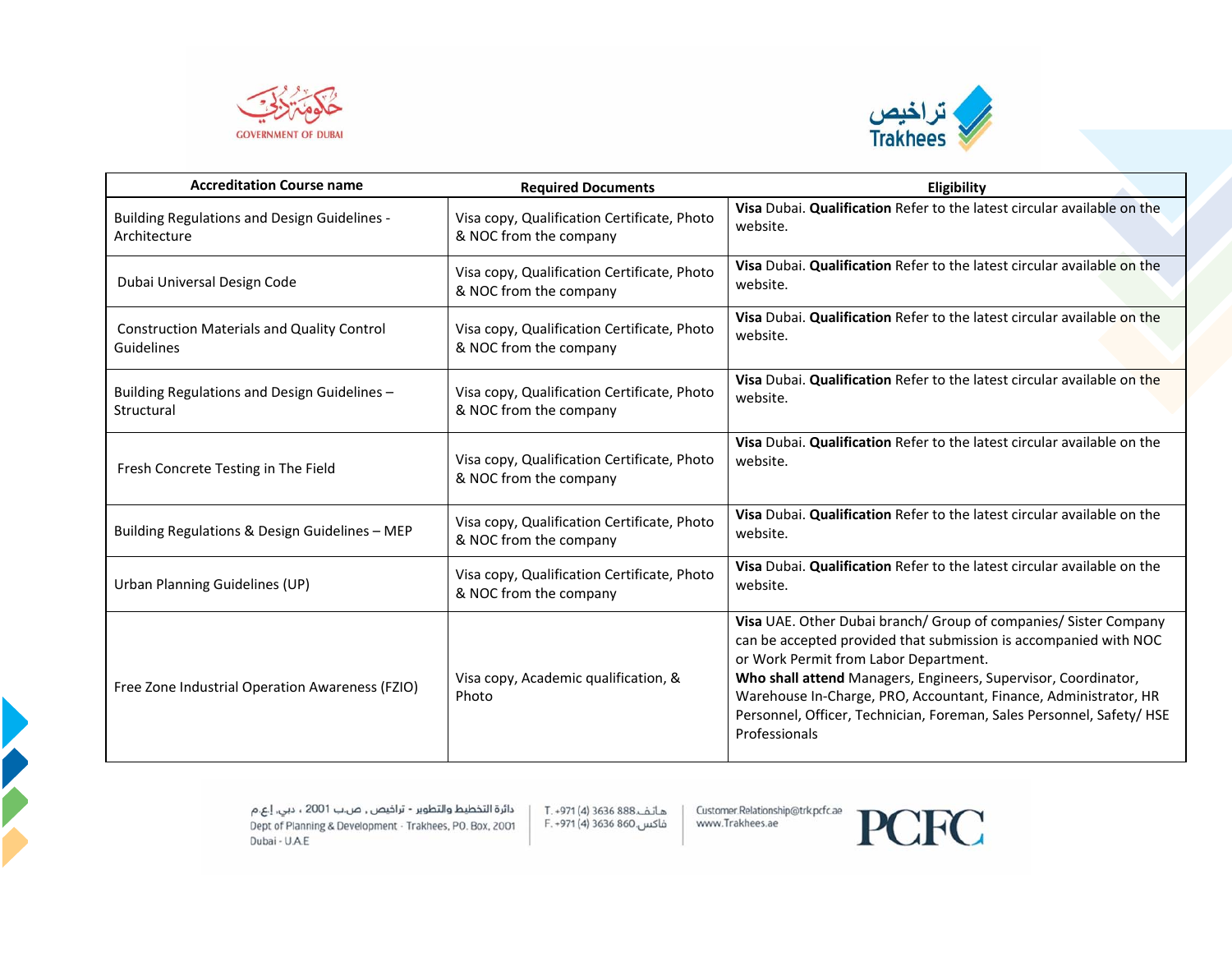



|                                                     |                                                                                                                                                                                                                                                                                                  | <b>Eligibility</b> Visa sponsor should be the same registered to FZ Industrial<br>Operation Section and proficiency in English Language.<br>Academic Qualification Graduate Bachelor Degree in any field from<br>recognized University.                                                                                                                                                                                                                                                                                                                                                                                                                                                                                                                                                                                                            |
|-----------------------------------------------------|--------------------------------------------------------------------------------------------------------------------------------------------------------------------------------------------------------------------------------------------------------------------------------------------------|----------------------------------------------------------------------------------------------------------------------------------------------------------------------------------------------------------------------------------------------------------------------------------------------------------------------------------------------------------------------------------------------------------------------------------------------------------------------------------------------------------------------------------------------------------------------------------------------------------------------------------------------------------------------------------------------------------------------------------------------------------------------------------------------------------------------------------------------------|
| Port Accreditation Program for Third Party Agencies | Trade license copy, Visa copy, Clear photo<br>& Document of Approval for Staff Training<br><b>NOC</b><br>To obtain the Approval for Staff Training<br><b>NOC</b><br>Registration: https://online.trakhees.ae<br><b>EHS Customer services</b><br>Prequalification/Third party<br>Prequalification | Who shall attend<br>For Third Party Agencies Operation Manager / HSE Manager /<br>Technical Manager/ Owner / Partner<br>For Shipping Agents: Operation Manager / Operation Executive /<br>Owner/ Partner/ Operation Coordinator/ Agent / Clerk/ Administrator<br>Eligibility:<br>1. Designation on the visa shall match with the one stipulated<br>2. Visa sponsor company should be the same registered with Ports &<br><b>Maritime Section</b><br>Training card role:<br><b>Third Party Agencies</b><br>Designation on the visa shall match with the one stipulated<br>Shipping Agent Managers- (Designation as per Client Submission)<br>Visa: UAE. Kindly note that we shall accept below visa eligibility<br>subject to obtain approval from Ports & Maritime Section:<br>• Other emirates branch<br>• Group of companies<br>• Sister Company |
| Port Accreditation Program for Shipping Agents      | Trade license copy, Visa copy, Clear photo<br>& Document of Approval for Staff Training<br><b>NOC</b><br>To obtain the Approval for Staff Training<br><b>NOC</b><br>Registration: https://online.trakhees.ae<br><b>EHS Customer services</b><br>Prequalification/Third party                     | Who shall attend<br>For Third Party Agencies Operation Manager / HSE Manager /<br>Technical Manager/Owner / Partner<br>For Shipping Agents: Operation Manager / Operation Executive /<br>Owner/ Partner/ Operation Coordinator/ Agent / Clerk/ Administrator<br>Eligibility:<br>1. Designation on the visa shall match with the one stipulated<br>2. Visa sponsor company should be the same registered with Ports &<br><b>Maritime Section</b>                                                                                                                                                                                                                                                                                                                                                                                                    |

هاتف.888 3636 (4) T. +971 فاكس.860 3636 (4) F. +971

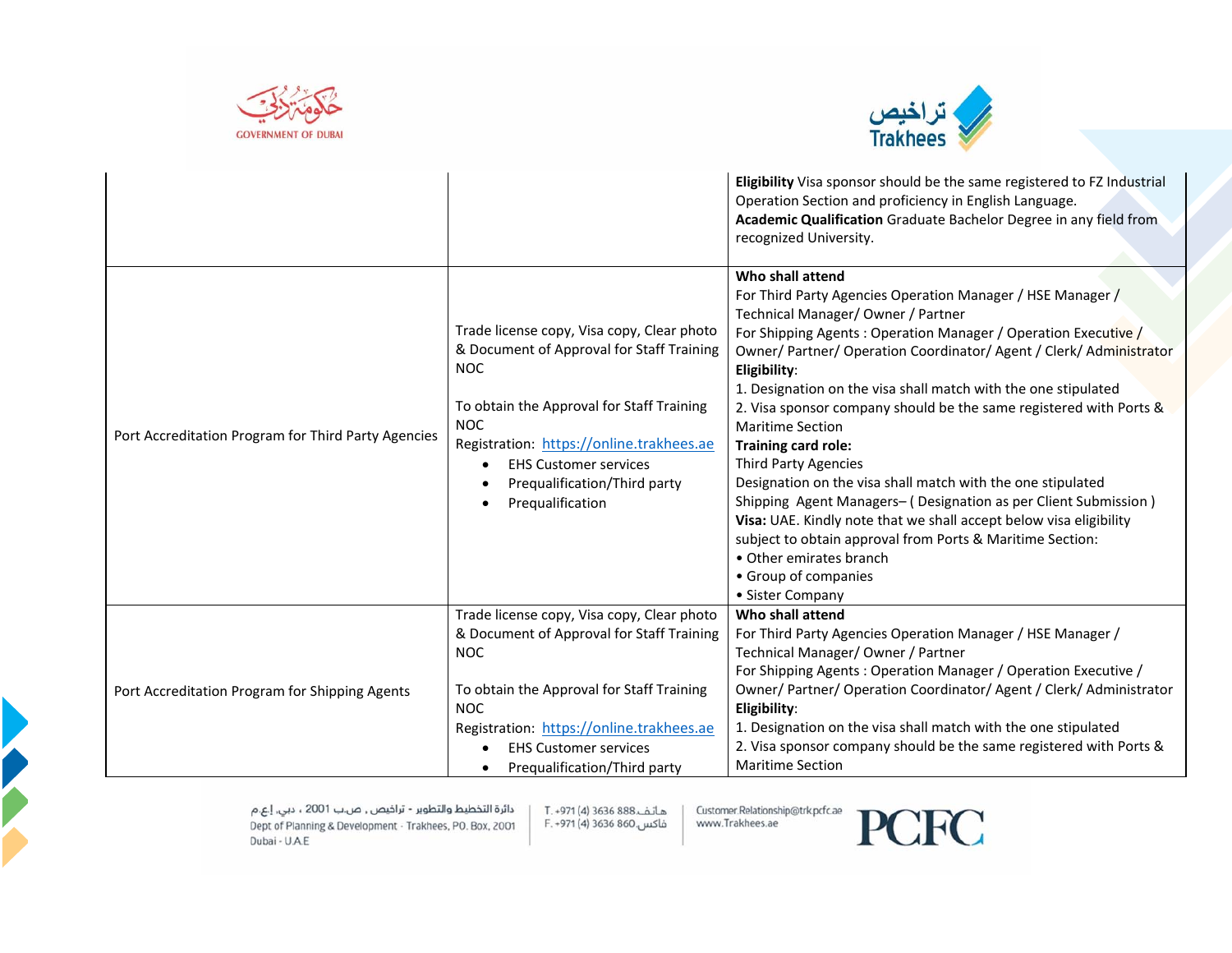



|                                               | Prequalification                              | Training card role:                                                      |
|-----------------------------------------------|-----------------------------------------------|--------------------------------------------------------------------------|
|                                               |                                               | <b>Third Party Agencies</b>                                              |
|                                               |                                               | Designation on the visa shall match with the one stipulated              |
|                                               |                                               | Shipping Agent Managers- (Designation as per Client Submission)          |
|                                               |                                               | Visa: UAE. Kindly note that we shall accept below visa eligibility       |
|                                               |                                               | subject to obtain approval from Ports & Maritime Section:                |
|                                               |                                               | • Other emirates branch                                                  |
|                                               |                                               | • Group of companies                                                     |
|                                               |                                               | • Sister Company                                                         |
|                                               |                                               | Visa UAE. Who shall attend:                                              |
|                                               |                                               | Project managers, Architects, Engineers, Main Contractors, Project       |
| Green Building Regulations for Warehouses and | Visa copy, Academic qualification, &          | Coordinators, Sub Contractors & other relevant professionals involved    |
| <b>Industrial Developments</b>                | Photo                                         | with the subject Academic Qualification College graduate / Diploma       |
|                                               |                                               | holder in a formal technical field such as civil, architectural,         |
|                                               |                                               | electromechanical and allied discipline.                                 |
|                                               |                                               | Visa UAE. Visa from other emirates branch/ Group of companies/           |
|                                               | Visa copy, Photo, & NOC from the              | Sister Company can be accepted provided that submission is               |
| Health Manufacturing & Logistics              | company stating the current designation       | accompanied with either license issued from JAFZA / Trakhees or OFC      |
|                                               | of the candidate                              | applied or issued from Trakhees. Who shall attend Only supervisor or     |
|                                               |                                               | manager                                                                  |
|                                               |                                               | Visa Dubai visa with same sponsor company for program 'Facility          |
|                                               |                                               | Permit Regulatory Compliance'. Who shall attend Project                  |
| <b>Facility Permit Regulatory Compliance</b>  | Visa copy, Academic qualification, &<br>Photo | Manager/Project Coordinator/ Project Engineer/HSE Manager/HSE            |
|                                               |                                               | Engineer/Site Engineer/ FZ Client's Coordinator Eligibility: Designation |
|                                               |                                               | on the visa shall match with the one stipulated. Visa Sponsor Company    |
|                                               |                                               | should by the same. Academic Qualification Engineer/Science              |
|                                               |                                               | Graduate                                                                 |
|                                               |                                               | Visa UAE. Academic Qualification 4 years of Bachelor Degree or 3         |
|                                               | Visa copy, Academic qualification & Photo     | years of Diploma in Science / Engineering. Relevant Degree / Diploma     |
| Manager Safety Awareness Program (MSAP)       |                                               | Certificate copies (SOE registration/Accreditation - if any)             |
|                                               |                                               |                                                                          |

هاتف.888 3636 (4) T. +971 فاكس.860 3636 (4) F. +971

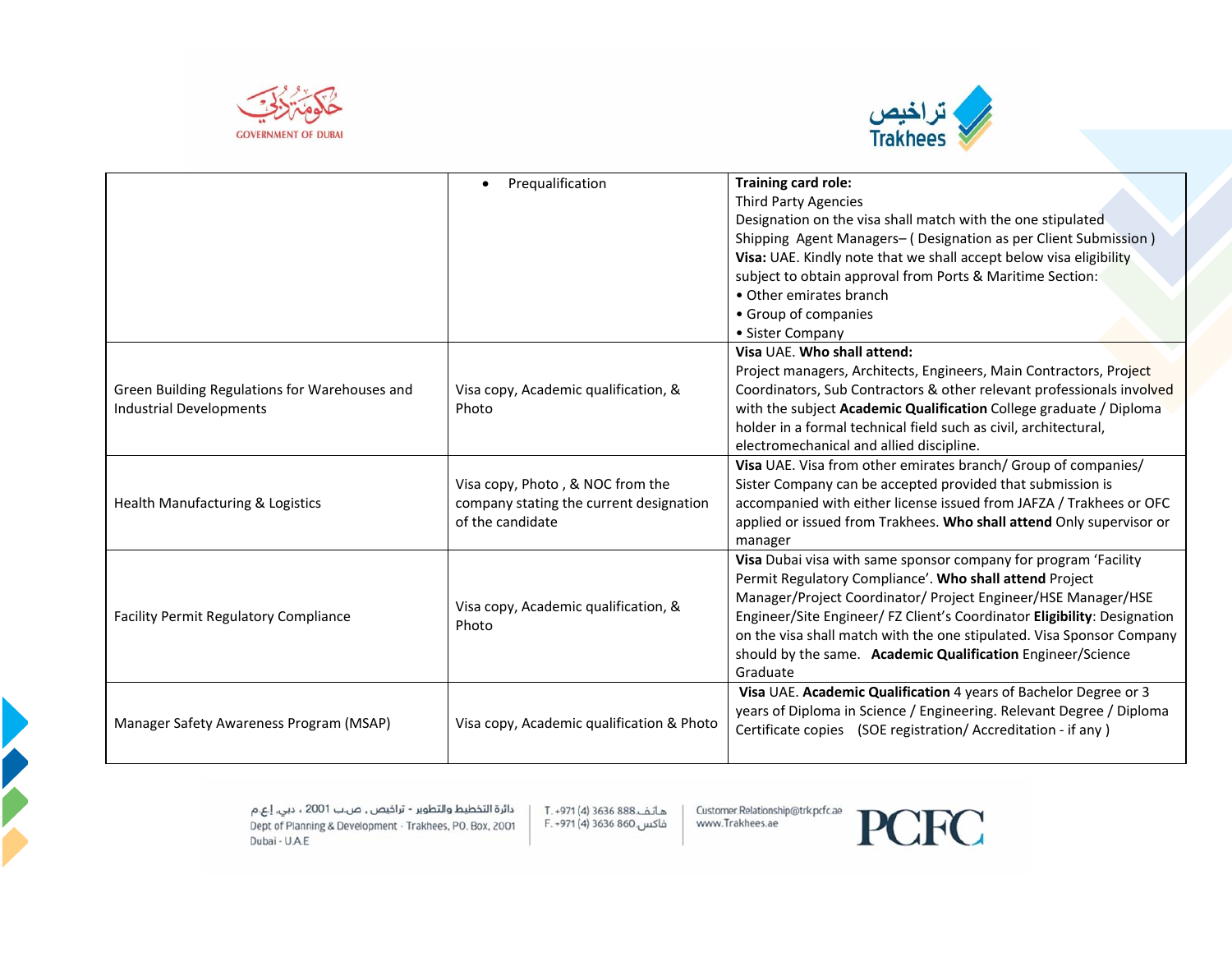





هاتف.888 (4) 1971 (4) T. +971<br>فاكس.860 3636 (4) F. +971

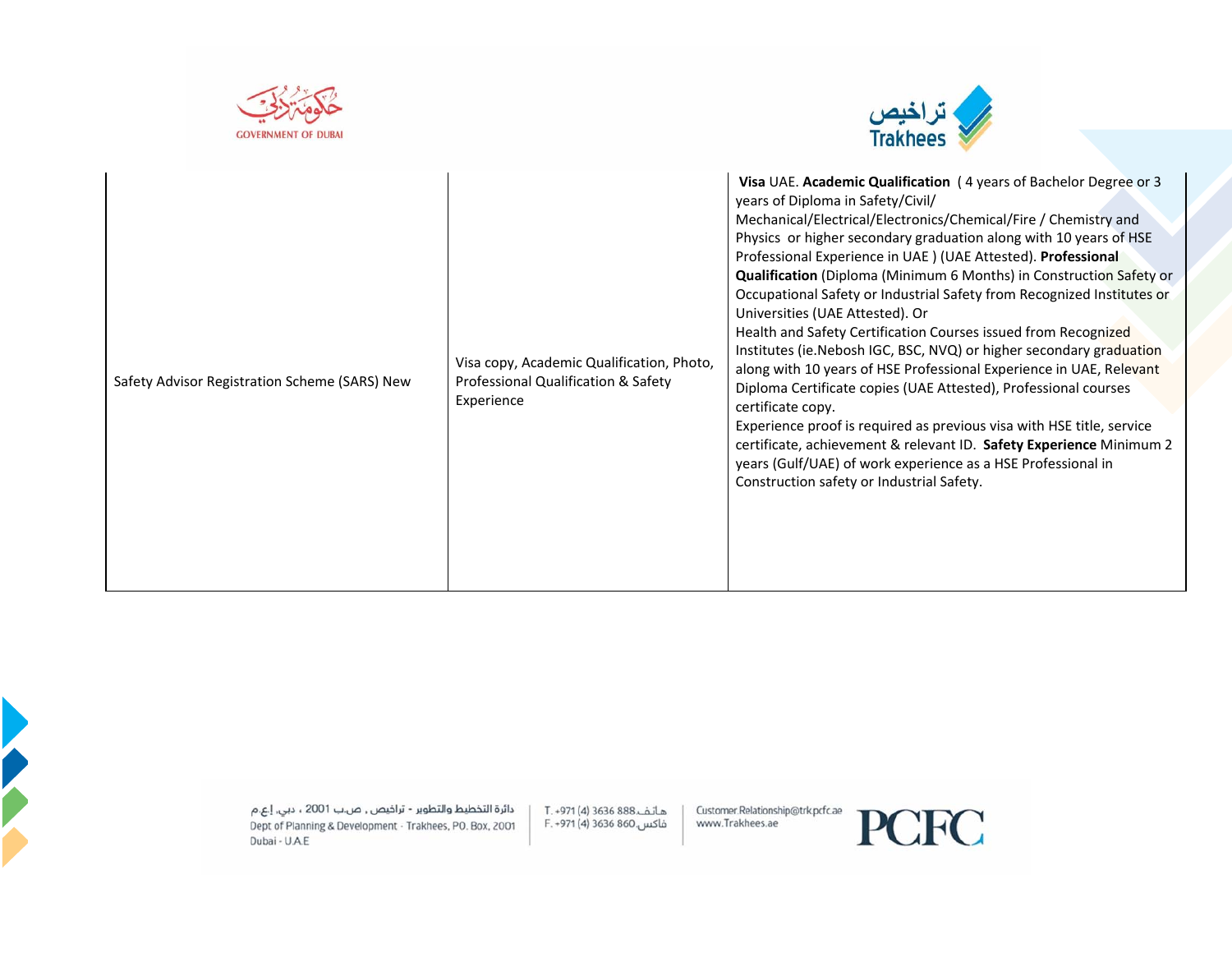



| Safety Advisor Registration Scheme (SARS) Renewal | Visa copy, Academic Qualification, Photo<br>& Safety Experience                                                               | Visa UAE. Academic Qualification 4 years of Bachelor Degree or 3<br>Safety Advisor Registration Scheme (SARS) of Diploma in Safety/Civil/<br>Mechanical/Electrical/Electronics/Chemical/Fire / Chemistry and<br>Physics or higher secondary graduation along with 10 years of HSE<br>Professional Experience in UAE (UAE Attested). Professional<br>Qualification Diploma (Minimum 6 Months) in Construction Safety or<br>Occupational Safety or Industrial Safety from Recognized Institutes or<br>Universities (UAE Attested). Or<br>Health and Safety Certification Courses issued from Recognized<br>Institutes (ie. Nebosh IGC, BSC, NVQ) or higher secondary graduation<br>along with 10 years of HSE Professional Experience in UAE, Relevant<br>Diploma Certificate copies (UAE Attested), Professional courses<br>certificate copy.<br>Experience proof is required as previous visa with HSE title or service<br>certificate, achievement & relevant ID. Safety Experience Previous<br>SARS Card and letter from main contractor detailing the current<br>ongoing project and assignment, Experience proof is required. |
|---------------------------------------------------|-------------------------------------------------------------------------------------------------------------------------------|-----------------------------------------------------------------------------------------------------------------------------------------------------------------------------------------------------------------------------------------------------------------------------------------------------------------------------------------------------------------------------------------------------------------------------------------------------------------------------------------------------------------------------------------------------------------------------------------------------------------------------------------------------------------------------------------------------------------------------------------------------------------------------------------------------------------------------------------------------------------------------------------------------------------------------------------------------------------------------------------------------------------------------------------------------------------------------------------------------------------------------------|
| Safety Supervisor Registration Scheme (SSRS)      | Visa copy, Academic Qualification, Photo,<br>Fire Training Certificate, First Aid Training<br>Certificate & Safety Experience | Visa UAE visa holder. Academic Qualification Senior School<br>Certificate.<br>Safety Experience Minimum 01 years' of construction site experience,<br>Experience proof is required as previous visa with title as a front line<br>construction staff. Fire Training Certificate Trained by DCD approved<br>agencies. First Aid Training Certificate Trained by Trakhees accredited<br>agency.                                                                                                                                                                                                                                                                                                                                                                                                                                                                                                                                                                                                                                                                                                                                     |
| Health Establishment-Ladies Salon                 | Trade license copy, Visa cop and Photo                                                                                        | Visa: UAE. Visa sponsor should be the same registered to Health<br>Section regardless of the visa issuance place                                                                                                                                                                                                                                                                                                                                                                                                                                                                                                                                                                                                                                                                                                                                                                                                                                                                                                                                                                                                                  |
| Health Establishment- Gents Salon                 | Trade license copy, Visa cop and Photo                                                                                        | Visa: UAE Visa sponsor should be the same registered to Health<br>Section regardless of the visa issuance place                                                                                                                                                                                                                                                                                                                                                                                                                                                                                                                                                                                                                                                                                                                                                                                                                                                                                                                                                                                                                   |

هاتف.888 3636 (4) T. +971<br>فاكس.860 3636 (4) F. +971

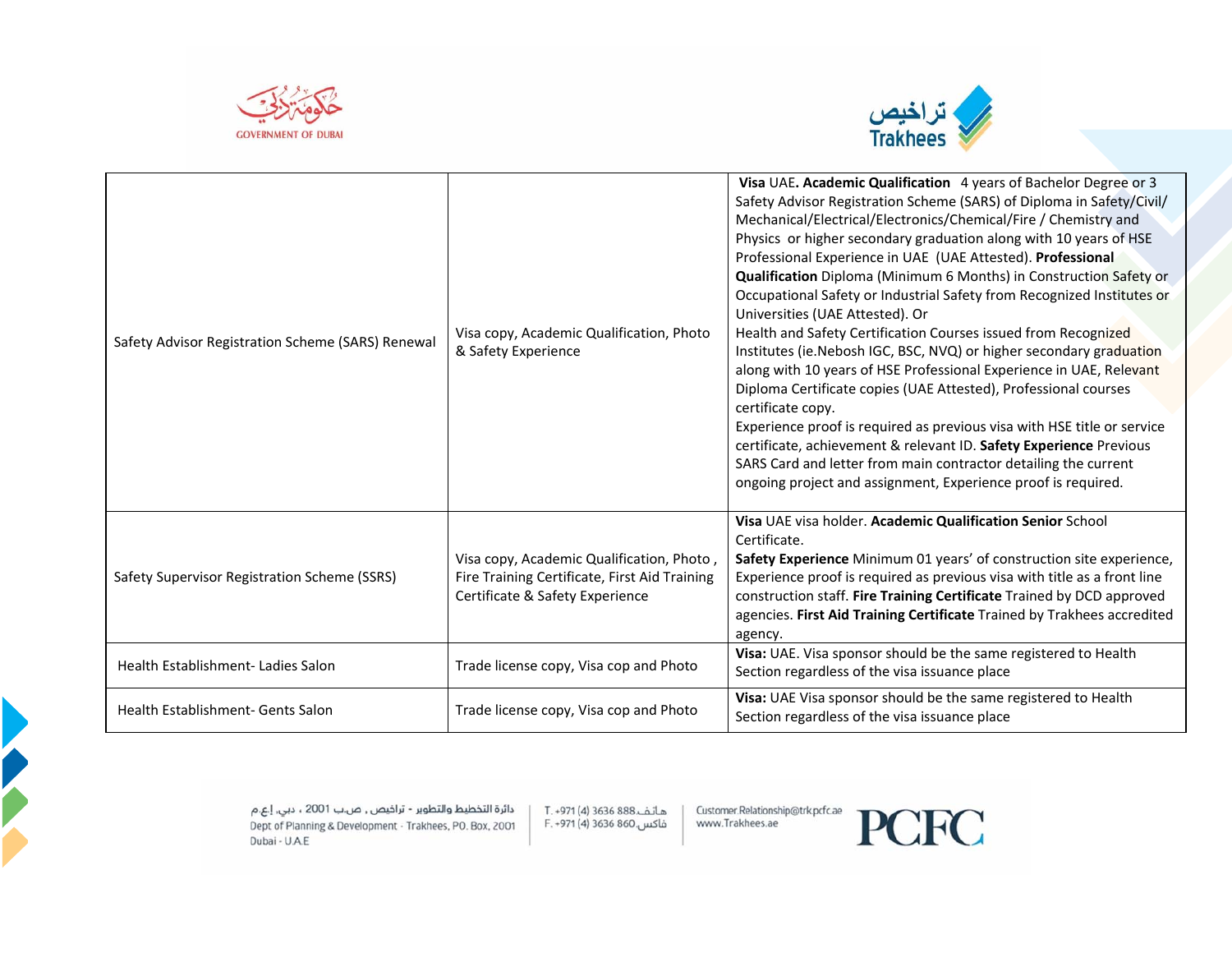



| Bunker Road Tanker Drivers Safety Training | Trade license copy, Visa copy, Clear photo<br>& Document of Approval for Staff Training<br><b>NOC</b><br>To obtain the Approval for Staff Training<br><b>NOC</b><br>Registration: https://online.trakhees.ae<br><b>EHS Customer services</b><br>Prequalification/Third party<br>Prequalification | Who shall attend:<br><b>Bunker Road Tanker Driver</b><br>Bunker Road Tanker Helper<br>Visa: UAE. Kindly note that we shall accept below visa eligibility<br>subject to obtain approval from Ports & Maritime Section:<br>• Other emirates branch<br>• Group of companies<br>• Sister Company                                                                                           |
|--------------------------------------------|--------------------------------------------------------------------------------------------------------------------------------------------------------------------------------------------------------------------------------------------------------------------------------------------------|----------------------------------------------------------------------------------------------------------------------------------------------------------------------------------------------------------------------------------------------------------------------------------------------------------------------------------------------------------------------------------------|
| Shipchandler Drivers Safety Training       | Trade license copy, Visa copy, Clear photo<br>& Document of Approval for Staff Training<br><b>NOC</b><br>To obtain the Approval for Staff Training<br><b>NOC</b><br>Registration: https://online.trakhees.ae<br><b>EHS Customer services</b><br>Prequalification/Third party<br>Prequalification | Who shall attend:<br>Ship chandler Driver<br>Ship chandler Helper<br>Visa: UAE. Kindly note that we shall accept below visa eligibility<br>subject to obtain approval from Ports & Maritime Section:<br>• Other emirates branch<br>• Group of companies<br>• Sister Company                                                                                                            |
| <b>Hazmat Safety Training</b>              | Trade license copy, Visa copy, Clear photo<br>& Document of Approval for Staff Training<br><b>NOC</b>                                                                                                                                                                                            | Who shall attend: Hazmat Supervisor & Hazmat Operator<br>Hazmat Supervisor - Degree In respective engineering fields<br>(Marine/Chemical) or Degree in respective science fields<br>(Chemistry/Environment), or Diploma in Chemical Safety /<br>Occupational Safety / Environmental Protection from recognized<br>Institutes or Universities, Hazardous Waste Operations and Emergency |

هاتف.888 3636 (4) T. +971<br>فاكس.860 3636 (4) F. +971

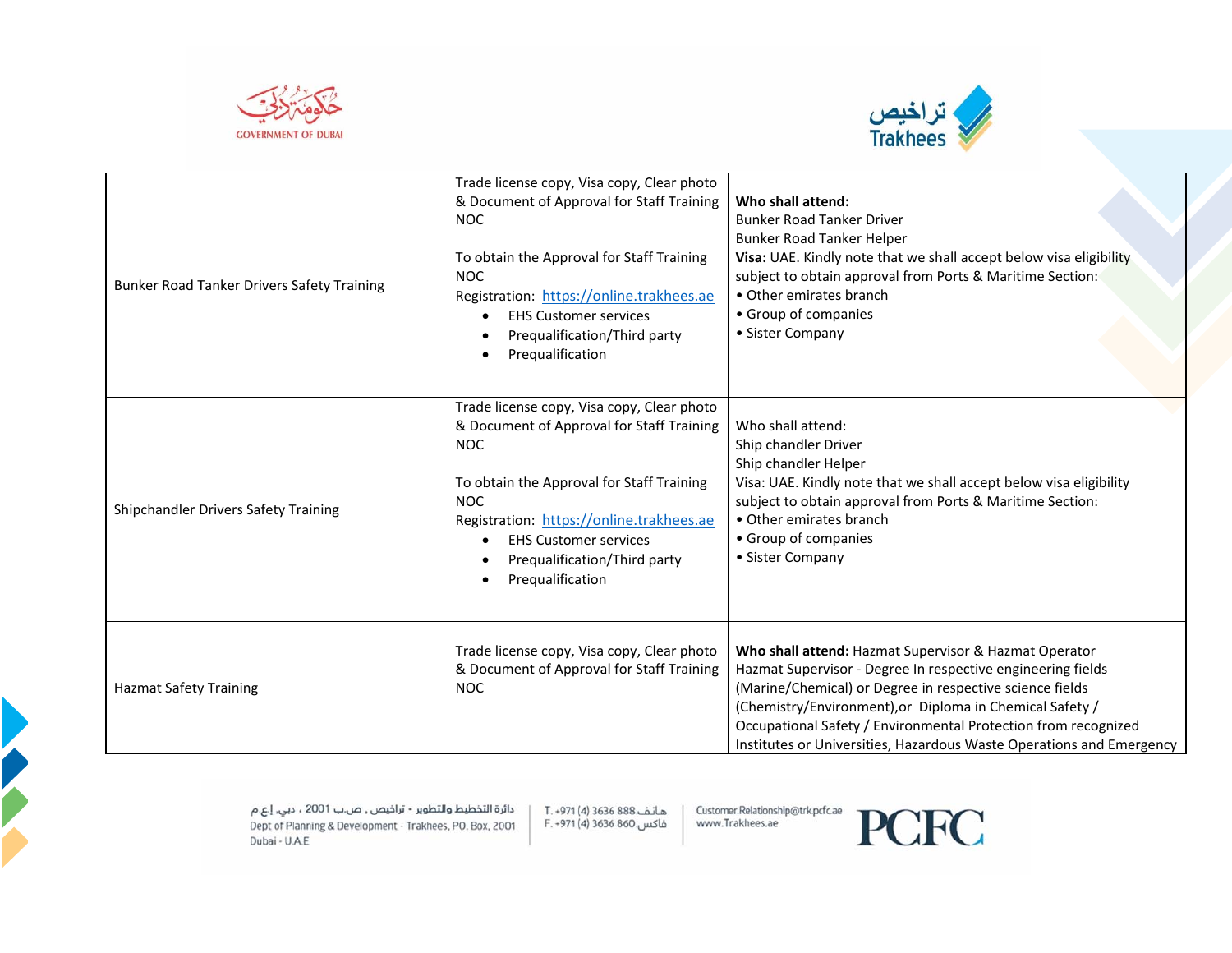



|                                           | To obtain the Approval for Staff Training<br><b>NOC</b><br>Registration: https://online.trakhees.ae<br><b>EHS Customer services</b><br>Prequalification/Third party<br>Prequalification                                                                                                               | Response (Hazwoper) or Equivalent, Fire Fighting & First Aid, IMDG<br>Code, Confined Space Entry, (5) Years in Port Hazmat activities.<br>Hazmat Operator - High School, Hazardous Waste Operations and<br>Emergency Response (Hazwoper) or Equivalent, Fire Fighting & First<br>Aid, IMDG Code, Confined Space Entry, (3) Years In Port Hazmat<br>activities.<br>Visa: UAE. Kindly note that we shall accept below visa eligibility<br>subject to obtain approval from Ports & Maritime Section:<br>• Other emirates branch<br>• Group of companies<br>• Sister Company                                                                                                                                                                                                                                                                                                                                          |
|-------------------------------------------|-------------------------------------------------------------------------------------------------------------------------------------------------------------------------------------------------------------------------------------------------------------------------------------------------------|-------------------------------------------------------------------------------------------------------------------------------------------------------------------------------------------------------------------------------------------------------------------------------------------------------------------------------------------------------------------------------------------------------------------------------------------------------------------------------------------------------------------------------------------------------------------------------------------------------------------------------------------------------------------------------------------------------------------------------------------------------------------------------------------------------------------------------------------------------------------------------------------------------------------|
| Permit to Work for Ship Repair - Surveyor | Trade license copy, Visa copy, Clear photo<br>& Document of Approval for Staff Training<br><b>NOC</b><br>To obtain the Approval for Staff Training<br><b>NOC</b><br>Registration: https://online.trakhees.ae<br><b>EHS Customer services</b><br>٠<br>Prequalification/Third party<br>Prequalification | Who shall attend:<br>Master/Chief Engineer/Project Manager/Project Engineer/Marine<br>Surveyor<br>Master/Chief Engineer - Competency Certificate & Confined Space<br><b>Entry And Gas Tester Training</b><br>Project Manager/Project Engineer - Degree in respective Engineering<br>Field (Marine/Mechanical/Chemical), Nebosh or equivalent<br>Certification, Confined Space Entry and Gas Tester Training, & (5)<br>Years in Ship Yard/Ship Repair activities<br>Marine Surveyor - Degree in respective Engineering Field<br>(Marine/Mechanical/Chemical), Nebosh or Equivalent Certification,<br>Confined Space Entry and Gas Tester Training, &(5) Years in Ship<br>Survey for Issuing Ship Repair Safe Work Permits (Hot Work/Confined<br>Space) & Gas Free Certificates.<br>Visa: UAE. Kindly note that we shall accept below visa eligibility<br>subject to obtain approval from Ports & Maritime Section: |

هاتف.888 3636 (4) T. +971 فاكس.860 3636 (4) F. +971

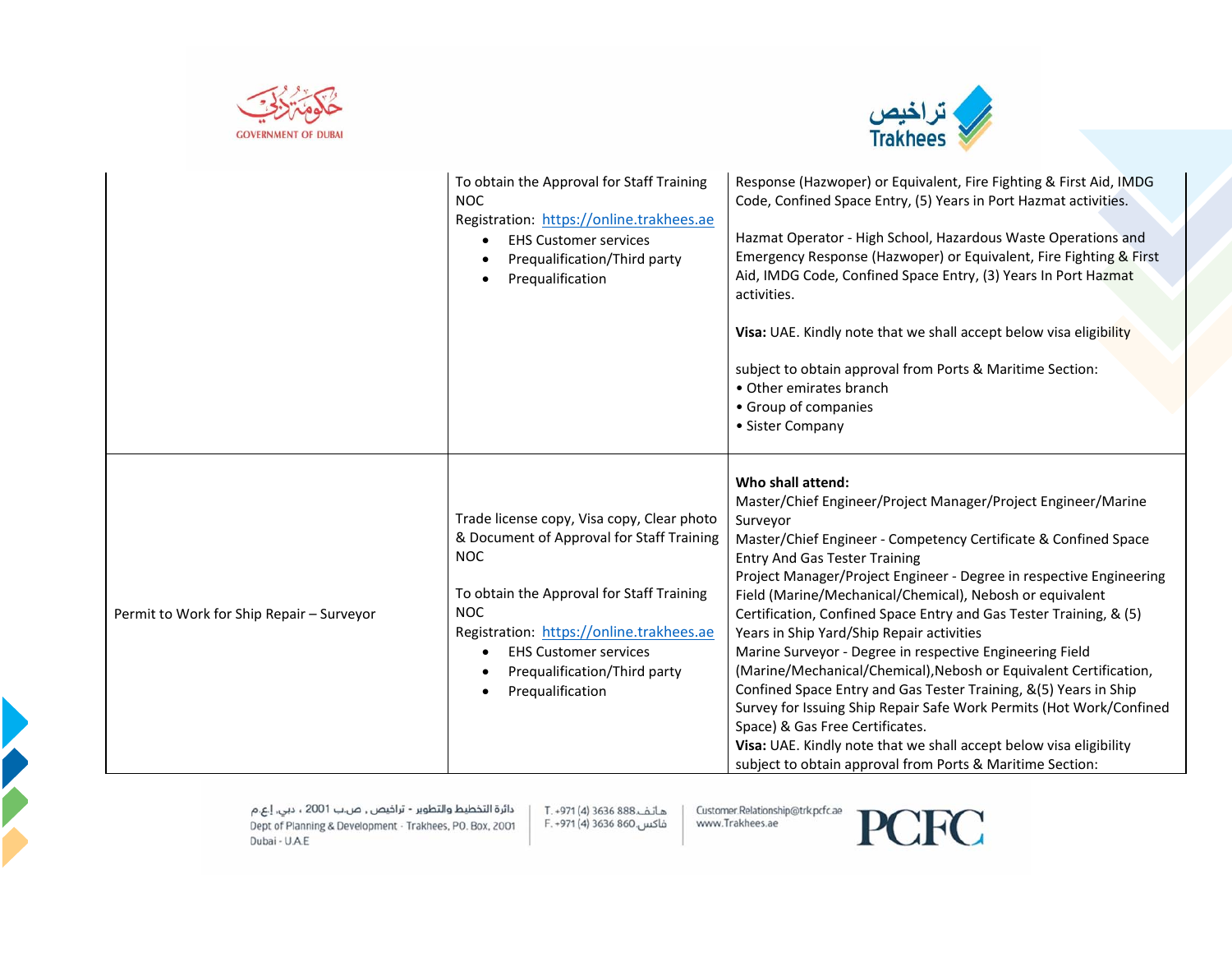



|                                             |                                                                                                                                                                                                                                                                                                  | • Other emirates branch                                                                                                                                                                                                                                                                                                                                                                                                                                                                                                                                                                                                                                                                                                                                                                                                                                                |
|---------------------------------------------|--------------------------------------------------------------------------------------------------------------------------------------------------------------------------------------------------------------------------------------------------------------------------------------------------|------------------------------------------------------------------------------------------------------------------------------------------------------------------------------------------------------------------------------------------------------------------------------------------------------------------------------------------------------------------------------------------------------------------------------------------------------------------------------------------------------------------------------------------------------------------------------------------------------------------------------------------------------------------------------------------------------------------------------------------------------------------------------------------------------------------------------------------------------------------------|
|                                             |                                                                                                                                                                                                                                                                                                  | • Group of companies                                                                                                                                                                                                                                                                                                                                                                                                                                                                                                                                                                                                                                                                                                                                                                                                                                                   |
|                                             |                                                                                                                                                                                                                                                                                                  | • Sister Company                                                                                                                                                                                                                                                                                                                                                                                                                                                                                                                                                                                                                                                                                                                                                                                                                                                       |
|                                             | Trade license copy, Visa copy, Clear photo<br>& Document of Approval for Staff Training<br><b>NOC</b>                                                                                                                                                                                            | Who shall attend:<br>Issuing Authority: Project Manager/Project Engineer/Safety Officer<br>Performing Authority: Supervisor                                                                                                                                                                                                                                                                                                                                                                                                                                                                                                                                                                                                                                                                                                                                            |
| Permit to Work for Ship Repair - Supervisor | To obtain the Approval for Staff Training<br><b>NOC</b><br>Registration: https://online.trakhees.ae<br><b>EHS Customer services</b><br>Prequalification/Third party<br>Prequalification                                                                                                          | Note: Issuing Authority (Applicable Only In Dubai Maritime City)<br>Visa: UAE. Kindly note that we shall accept below visa eligibility<br>subject to obtain approval from Ports & Maritime Section:<br>• Other emirates branch<br>• Group of companies<br>• Sister Company                                                                                                                                                                                                                                                                                                                                                                                                                                                                                                                                                                                             |
| Permit to Work for Diving Activities        | Trade license copy, Visa copy, Clear photo<br>& Document of Approval for Staff Training<br><b>NOC</b><br>To obtain the Approval for Staff Training<br><b>NOC</b><br>Registration: https://online.trakhees.ae<br><b>EHS Customer services</b><br>Prequalification/Third party<br>Prequalification | Who shall attend:<br>Divers & Supervisors<br>Supervisor - Professional Surface Supplied-Air Diving Certificate issued<br>by a recognized International Diving Organization, Medical Diving<br>Fitness Certificate issued by a Medical Institute Recognized by an<br>International Diving Organization, & Min (5) Years in Port Diving<br><b>Activities</b><br>Diver - Professional Surface Supplied-Air Diving Certificate issued by a<br>recognized international Diving Organization, Medical Diving Fitness<br>Certificate issued by a Medical Institute recognized by an International<br>Diving Organization, & Min (3) Years in Port Diving activities<br>Visa: UAE. Kindly note that we shall accept below visa eligibility<br>subject to obtain approval from Ports & Maritime Section:<br>• Other emirates branch<br>• Group of companies<br>• Sister Company |

هاتف.888 3636 (4) T. +971 فاكس.860 3636 (4) F. +971